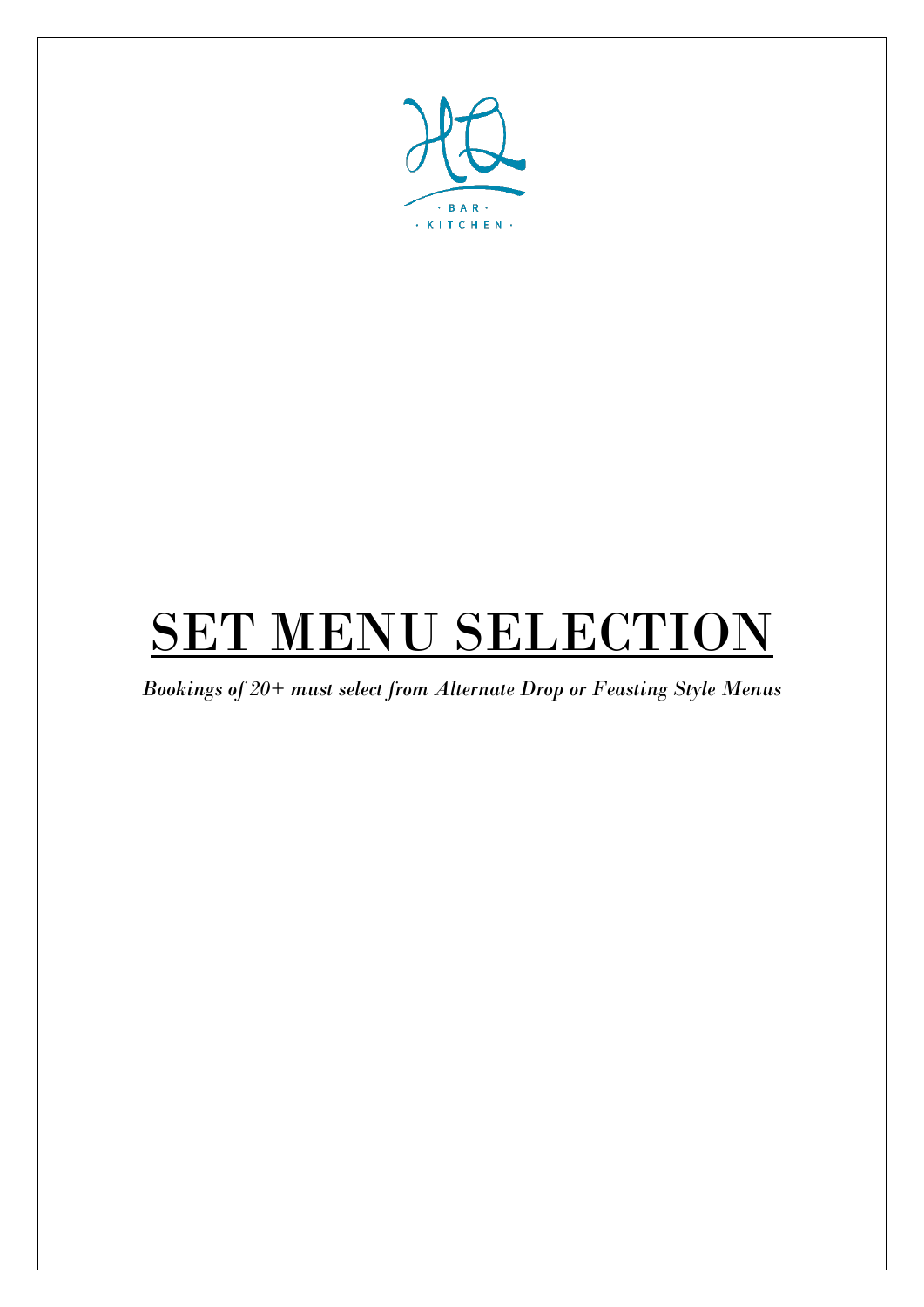#### **2 COURSE ALTERNATE DROP SET MENU \$59PP**

*Please select two entrées and two mains.*

TO START

Baked Half Shell Scallops *or*

Duck Tacos *or*

Kimchi Fritter Green Tea Bao (v)

### MAINS

Signature Cone Bay Barramundi (gf op) *or* Char Sui Braised Pork Belly *or* Jerusalem Artichoke Confit (vg)

*Steamed Jasmine Rice & Stir-Fried Vegetables (vg op) to share*

#### **3 COURSE ALTERNATE DROP SET MENU \$69PP**

Please select two entrées, two mains and two desserts.

### TO START

Baked Half Shell Scallops *or* Duck Tacos *or*

Kimchi Fritter Green Tea Bao (v)

#### MAINS

Signature Cone Bay Barramundi (gf op) *or* Char Sui Braised Pork Belly *or* Jerusalem Artichoke Confit (vg)

*Steamed Jasmine Rice & Stir-Fried Vegetables (vg op) to share*

#### DESSERT

#### Mango Mousse Flan (gf op) *or*

# Chocolate Lava Cake *or*

#### Lemon Curd Gelato

(gf) – gluten free (gf op) – gluten free option, please ask your waitstaff (v) – vegetarian (vg) – vegan (vg op) – vegan option, please ask your waitstaff While we offer gluten-free menu options, we are not a gluten-free kitchen. Cross-contamination could occur. A 10% SURCHARGE APPLIES ON PUBLIC HOLIDAYS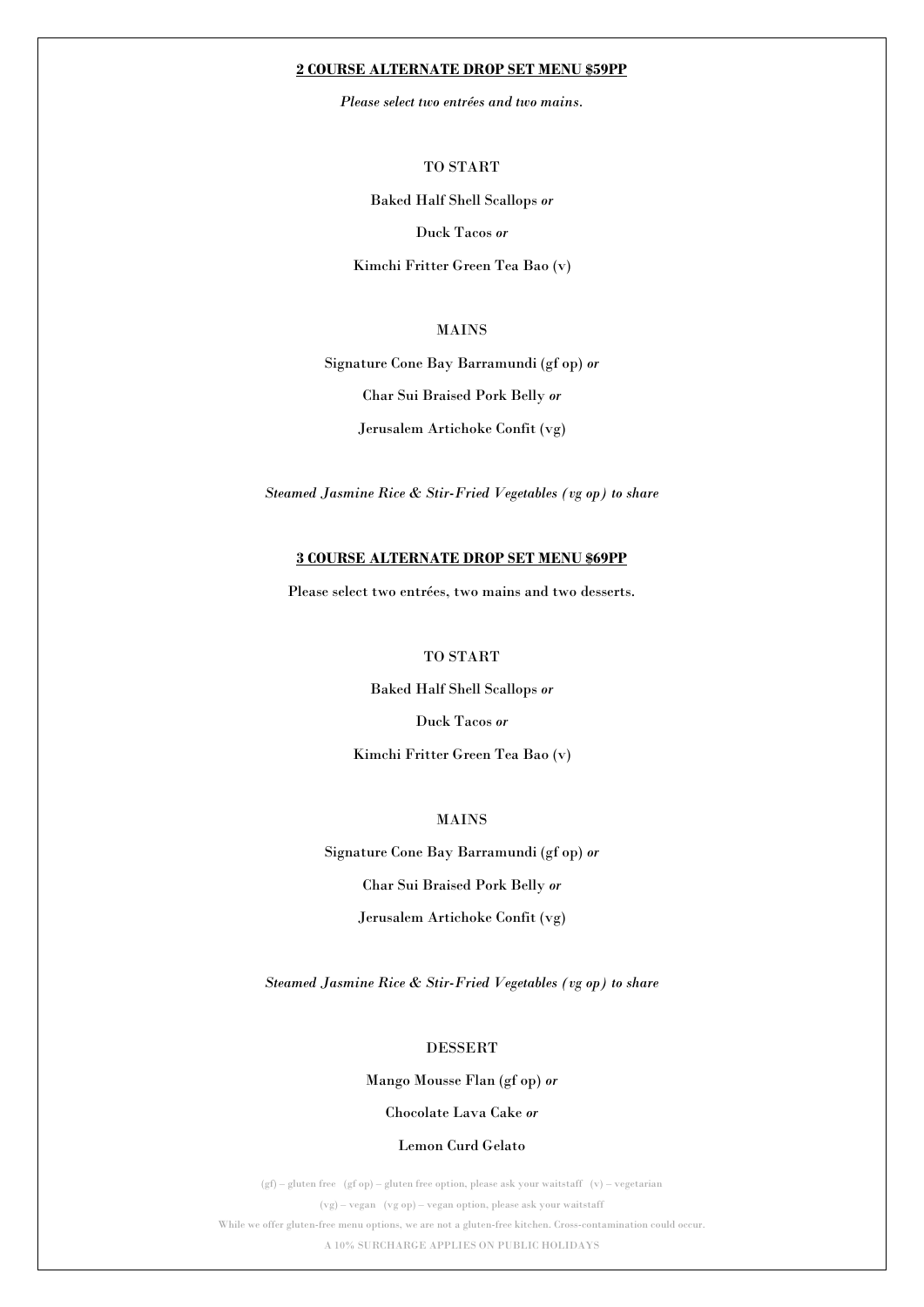#### **FEASTING SHARE PLATES \$69PP**

Duck Tacos

Soft Shell Crab Charcoal Bao *or* Kimchi Fritter Green Tea Bao (v) Baked Half Shell Scallops Beer Batter Sidewinder Chips Char Sui Braised Pork Belly *or* Signature Cone Bay Barramundi (gf op)

Roasted Cauliflower (vg)

Steamed Jasmine Rice

### **FEASTING SHARE PLATES + DESSERT BOARDS \$79PP**

Duck Tacos

Soft Shell Crab Charcoal Bao *or* Kimchi Fritter Green Tea Bao (v)

Baked Half Shell Scallops

Beer Batter Sidewinder Chips

Char Sui Braised Pork Belly *or* Signature Cone Bay Barramundi (gf op)

Roasted Cauliflower (vg)

Steamed Jasmine Rice

+

# Dessert Boards

#### *Chef's Selection of Desserts*

(gf) – gluten free (gf op) – gluten free option, please ask your waitstaff (v) – vegetarian (vg) – vegan (vg op) – vegan option, please ask your waitstaff While we offer gluten-free menu options, we are not a gluten-free kitchen. Cross-contamination could occur. A 10% SURCHARGE APPLIES ON PUBLIC HOLIDAYS